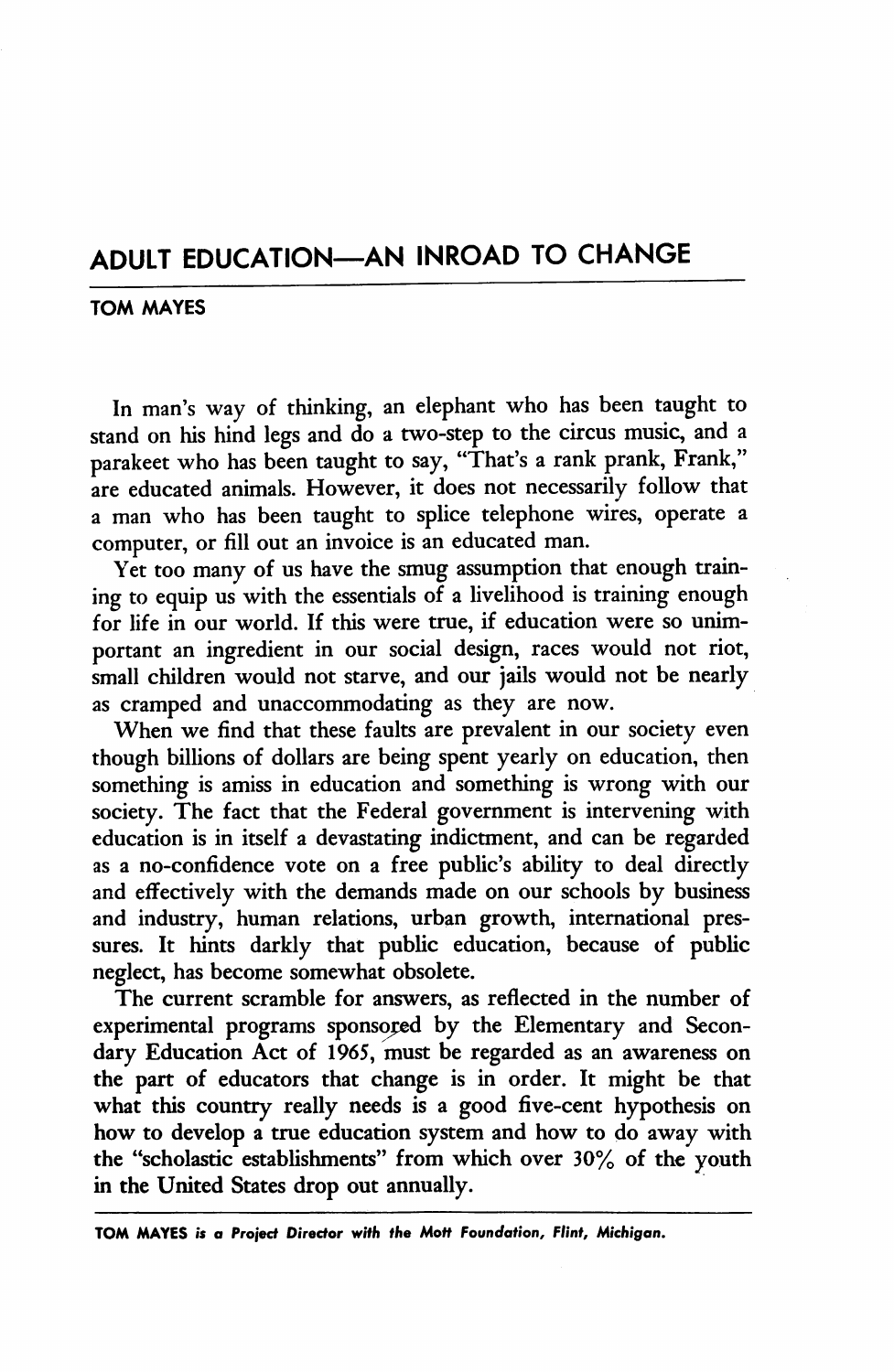Ironically, and by habit, people react strangely in a panic. We often rush madly in all directions seeking newfangled remedies to curb an epidemic, put out a fire, stem the tides of unemployment, crime, or corruption, while quite often overlooking good, solid answers right at our fingertips. In the search for guidelines out of our educational dilemma, one form of public learning—adult edu cation—has been sadly overlooked for its novelty both in content and design. Because adult education is essentially education according to need, it has not yet fallen into any set pattern or fixed dimensions. It is always changing. Its very flexibility suggests a blueprint for other forms of organized education to follow.

Adult education is voluntary, not compulsory, education; yet more people are now enrolled in adult continuing education classes in the U. S. than in the kindergarten, elementary and secondary schools combined. It does not take a speculative turn of mind to realize that here we have one form of education which is selling itself on its own merits and its own appeal. Adult education does not exist exclusively to teach a man to earn a living, nor is it a hodgepodge of subjects cooked up to satisfy the neurotic fringe of our grown-up population. In any adult education classroom one will find people seriously bent on becoming better citizens, better parents, better homemakers. Adult education is something comparatively new, but it has arrived.

What makes it successful? Undoubtedly something is to be said for the greater amount of leisure time we now have and for an awareness that all of the important things we should understand cannot be adequately comprehended in our youth. On the other hand, something must also be said for adult education's holding power. What makes it attractive? What is so different about adult education which leaves it relatively unscrupled when considered alongside other forms of education? The answer lies in the fact that adult education offers the highest possible degree of the free dom to the people who work in the classroom. It gives them the right to experiment and to make their own mistakes. This freedom is a necessary characteristic if adult education is going to meet with the shifting needs of a changing society.

As a result of this creative freedom, adult education has become so "personalized" in its approach that perhaps no two classes any where are very much alike. But since interests, abilities and skills of adults range so widely, this is good, and it helps to explain why a program or a course which works well in San Diego may not be the answer to the needs of the people in Findlay, Ohio. The by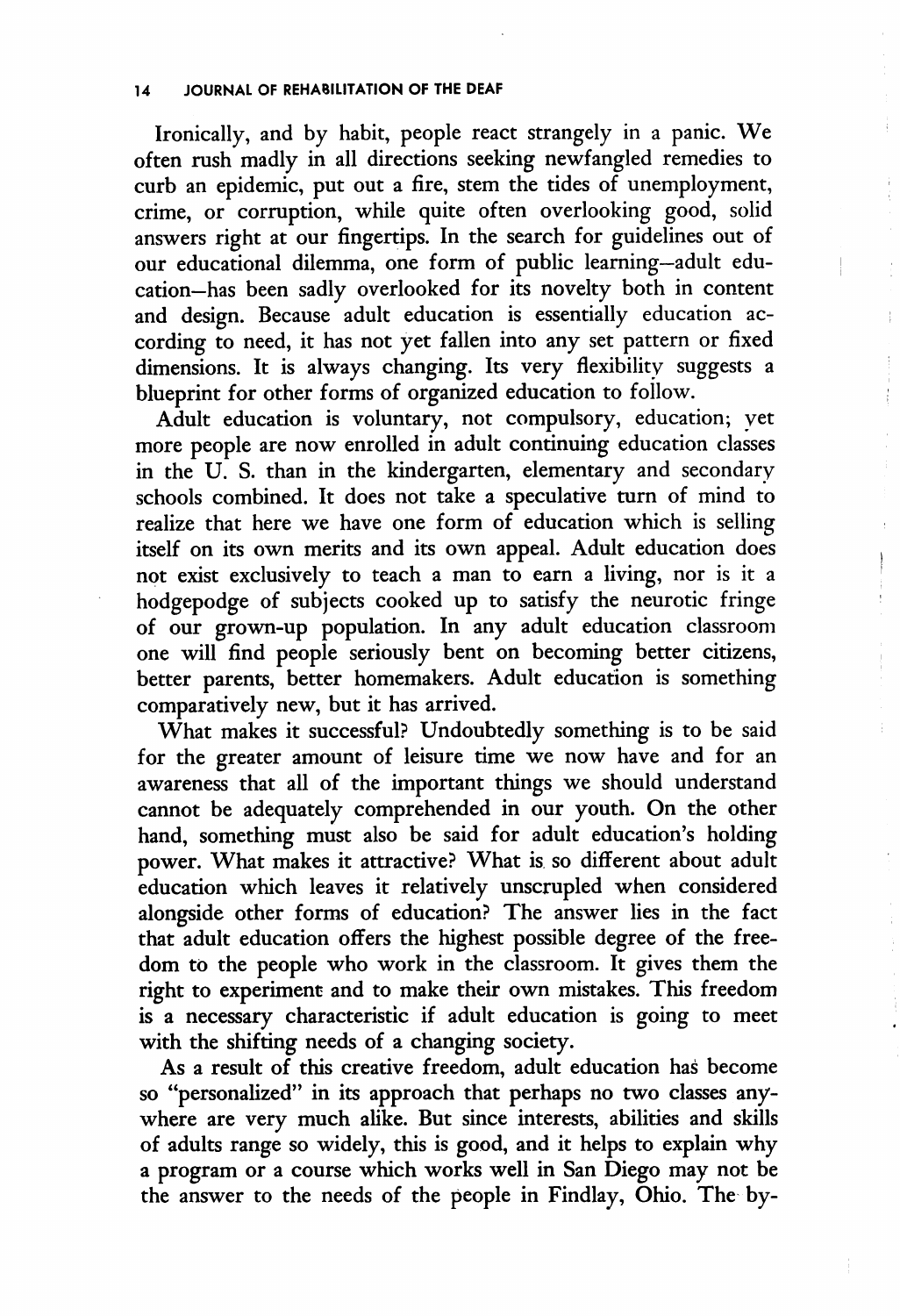word in adult education is "Stay loose! Try something that looks good and see what happens."

For deaf persons, adult education is the one form of schooling which offers them a chance to tailor their own programs and a right to plan their own destinies. It grants them almost full say on just what kind of learning is most needed and best for them. In no other form of education is this freedom so great. Moreover, the needs of deaf people, insofar as adult education can meet them, are not disproportionate with the needs of the public as a whole. What is disproportionate is the number of available programs in adult education for the deaf. Most existing programs, although sporadic and incidental nationally, are thriving. Rehabilitation work ers can do much to start many more programs. They can do this by making adult education leaders aware of the need.

However, as is true with any new undertaking, teachers of adult classes for the deaf do not yet hold all the answers to all the needs of the deaf. None of us are very sure right now how deaf adults can best be helped to improve their English and grammar. Deaf people are not falling over themselves to upgrade their language skill although this skill admittedly is the key to broader social and vocational opportunities for many of them. A number of approaches are being used, cautiously and experimentally. In Wisconsin, a weekly newspaper, News for You (published by Laubach Literary, Inc., Box 131, Syracuse, N. Y. 13210), produced in easy English, is provided for each student. Classroom work deviates from the formal schooling approach by using drills in transforma tional-generative grammar. Another approach, used by Leonard Warshawsky in Chicago, incorporates high interest current events readings clipped from newspapers and magazines, carefully screened for vocabulary range. In our own project here in Flint, we have tried programmed reading, which, according to tests, has resulted in some gains, but has not shown the holding power necessary for a successful adult education program. As a result, we have switched emphasis toward classes which may give adults a greater desire to read, much in line with the hypothesis that people leam more if motivated toward a goal. For the past two years. Earl Jones, a veteran teacher at the Michigan School for the Deaf, has con ducted an inspiring course in Current Affairs, using visiting speak ers to supplement his own highly interesting talks on local, national and international issues. If such a class can give deaf adults a better understanding and interest in their community and the world about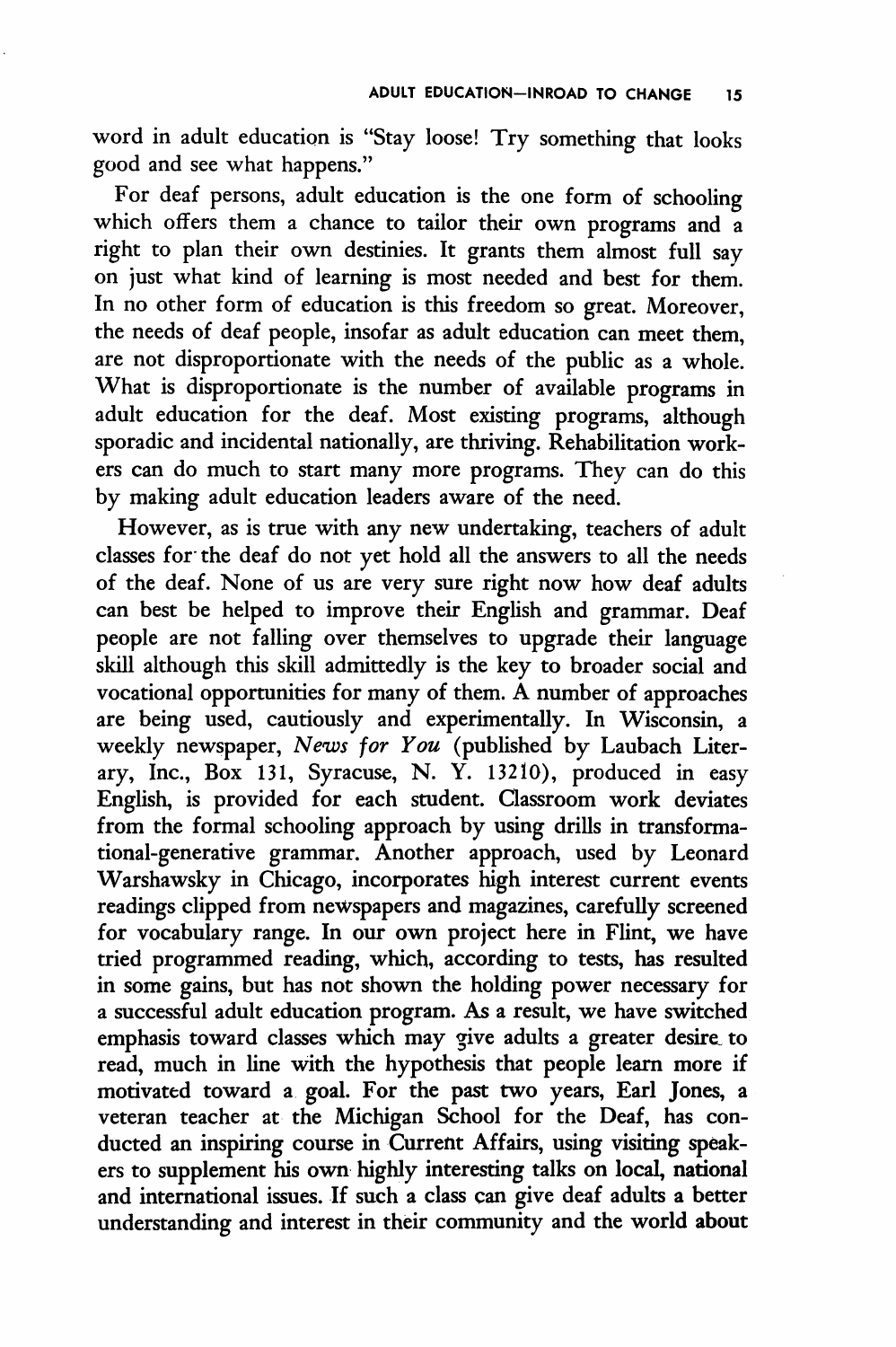them, they may be moved to read more, which after all may be the best language therapy there is.

Only three ideas have been mentioned, which leaves acres of room for enterprising teachers to try creative experimenting and research.

Another critical problem which adult education can and should meet is the up-grading of functionally retarded or multiply-handi capped deaf persons culturally and vocationally. What can we do in a truly constructive way to help these people after they have been exposed to all available formal schooling and are yet econom ically and socially dependent? In medium-size communities these people comprise too small a number to justify special programs. Dealing with them must be so individualistic that a costly oneand-one teaching situation may be the only answer. The Prevocational Program carried out in Lansing, Michigan, during 1963-65 by Stahl Butler and Edna Adler, and which is now centered at the Michigan Rehabilitation Institute, has provided some dramatic re sults. But can all communities do this? Can local school boards be persuaded to recognize the value of cloistered and costly pro grams when faced with routine needs of thousands of adults not so afflicted?

Two stumbling blocks curtailing the growth of such programs and, for that matter, all other adult education programs for the deaf, are shortages of financing and shortages of teachers skilled in the language of signs. It may take an old adult education hand to find all possible sources of funding. Adult education programs in large cities have growing budgets and at least 20 states provide some form of financial aid for adult education through the public schools. In addition, here are a few "hidden" sources, all coming from the federal government:

## THE ECONOMIC OPPORTUNITY ACT (P. L. 89-750)

Useful Work Training for Unemployed Adults {Title II, Section  $205E$ ). Appropriated for fiscal year 1967: \$36.5 million. This is a program of grants for work-training programs for chronically un employed adults in such areas as conservation, neighborhood de velopment, or management of natural resources and recreational areas. It includes basic literacy and occupational training, work training and employment programs for unemployed adults and lowincome persons in subprofessional occupations in the fields of health, education, welfare, and public safety.

Special Projects in Adult Basic Education {Title II, Section 211-3).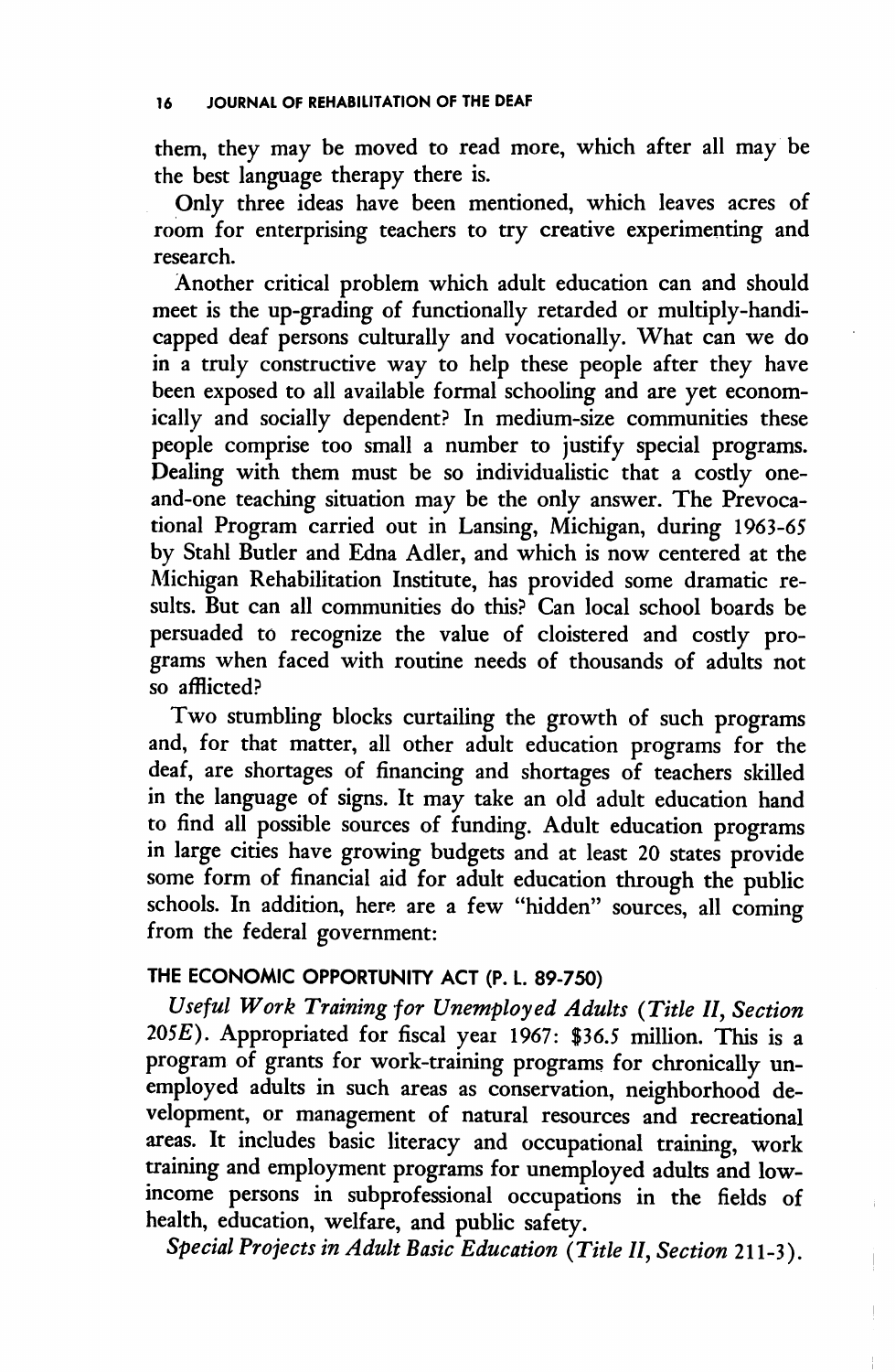Appropriated for fiscal year 1967: \$7 million. This section provides grants for special projects in adult basic education for low-income individuals over 18 years of age. Projects must show promise of enabling persons receiving welfare payments to obtain employment and should take innovative approaches to solving this problem.

Work Experience and Training Programs (Title  $V$ ). Appropriated for fiscal year 1967: \$100 million. This program expands work experience and training programs for persons in farm families with less than \$1,200 net family income, unemployed heads of families, and other needy persons who are unable to support themselves or their families.

National Foundation on the Arts and Humanities (Funded by P.L, 88-579 and P.L. 89-209). Appropriated for fiscal year 1967: \$8 million. According to the law, there is no reason why grants could not be given to public adult schools. Funds are provided to complement and assist programs for advancement of the arts, develop wider audiences for the arts, and stimulate appreciation for the artist and his works. In the humanities, workshops are founded in modern and classical languages, literature, history, phil osophy, archeology, criticism, theory and practice of the arts, and aspects of the social sciences with humanistic content. For informa tion, write to the National Foundation on the Arts and Humanities, 1800 G St., N. W., Room 1126, Washington, D. C. 20506.

Supplementary Educational Centers and Services (P.L. 89-750). Appropriated for fiscal year 1967: \$145 million. This is Title III of the Elementary and Secondary Education Act—Projects To Ad vance Creativity in Education (PACE). Grants are made to local public education agencies to improve existing programs, to add new ones, and to develop innovative programs to serve as models. Centers and services can be for adults. Funds can be used for comprehensive academic services, vocational guidance and coun seling, and general adult education. Apply directly to the Division of Plans and Supplementary Centers, U. S. Office of Education, 400 Maryland Ave., S.W., Washington, D. C. 20201, for information and application forms.

The Vocational Education Act (P.L, 88-210)—Appropriated for fiscal year 1967: \$196.2 million. This Act, along with the Smith-Hughes Act, the George-Barden Act, and other occasional bills provides funds (approximately \$254 million have been appropriated) to state boards of vocational education for promotion and develop ment of vocational training programs. There is no specific amount set aside for adult programs, but the intention of the Act is to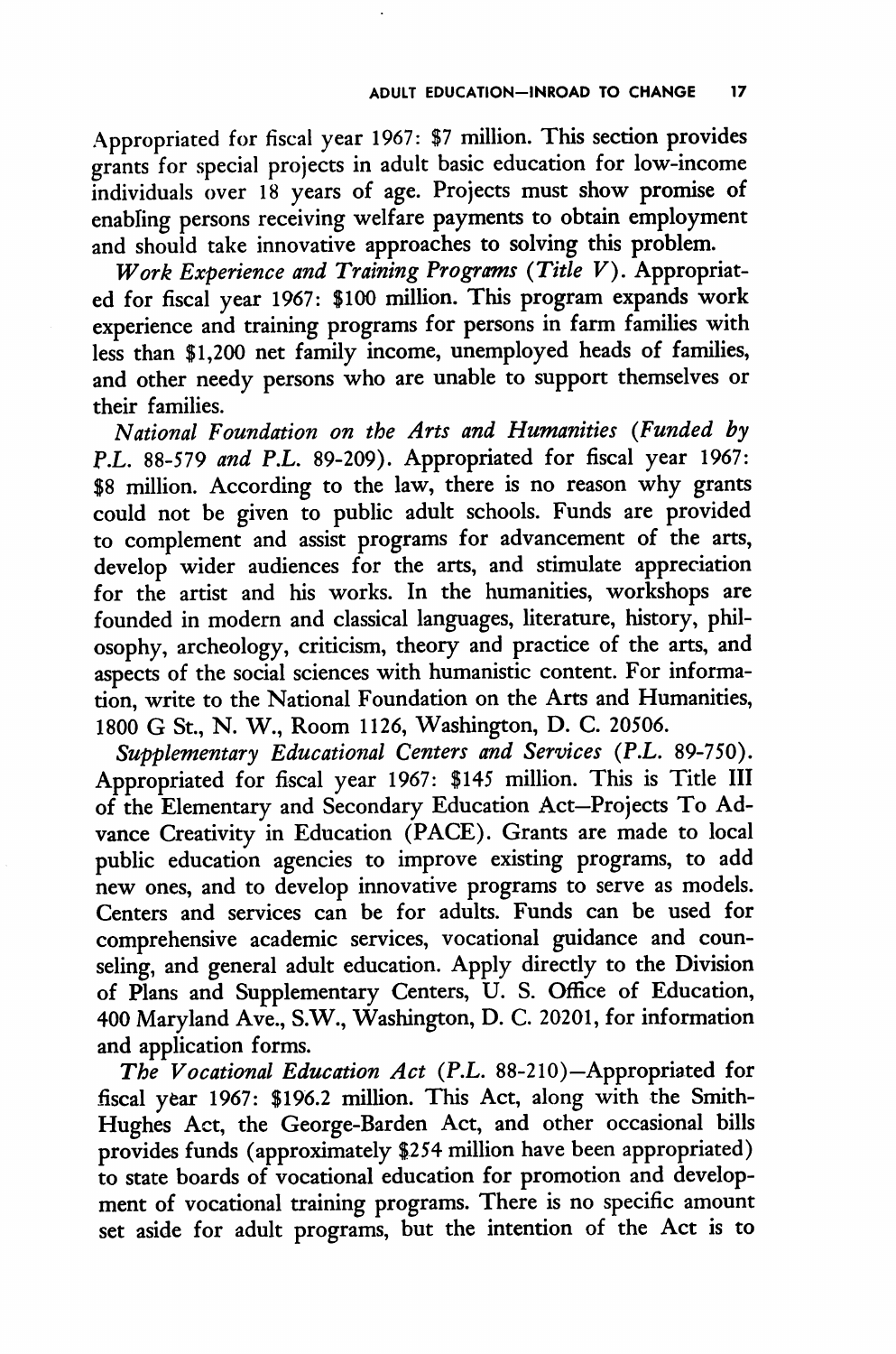provide vocational training "for persons of all ages in all com munities of the state." It applies to adults who need retraining and are not receiving it under MDTA. It also provides funds for teacher training, construction, and evaluation of materials. For further information, write to your state board of vocational education.

The Older Americans Act (P.L. 89-73) Title IV finances research and demonstration projects involving innovative approaches to teaching older citizens. The projects can relate to basic, voca tional, and general adult education. Particularly encouraged are projects that would help older persons share more fully in community opportunities and services. These conceivably could be classes in which older citizens learn about community opportuniries.

Teachers can be drawn from state schools for the deaf and from local day school programs. Extensive preparation of adult educa tion teachers is not usually necessary since, in the first place, instructors will not know what the teaching problems will be until they meet their first classes. Here they are apt to find heterogeneous groups with varying skill levels. Veteran adult teachers can be especially effective when supplied with capable interpreters.

Experienced leaders in adult education have learned to forget the meaning of the word "frustration." They have come to realize that every newly initiated program is not going to be a landed success and that attendance may taper off after the first exciting exposure. However, this is not to be regarded as failure but as an invitation to improvise. Attendance is going to depend largely on the satisfied customer factor and a humanistic freshness of ap proach. Adult education which succeeds is the kind that pro vides an awakening to one's own nature and ground of being and all the exhilarating thoughts which that awareness brings.

## REFERENCES

- Streng, Alice H. Continuing Education for Deaf Adults. The Department of Exceptional Education, University of Wisconsin, Milwaukee, pp. 28-55, June 1967.
- Hidden Sources of Federal Funds, Swap Shop, Vol. No. 6, April 1967, National Association for Public School Adult Educa tion, Washington, D.C.
- Anderson, Clarence A. A Report on the Teaching of Reading to Deaf Adults as a Community College Service, Flint Comnunity College, Elint, Michigan, Dec. 19, 1966.
- What Adult Education Is. Magazine Section, New York Times, New York, May 27, 1961.